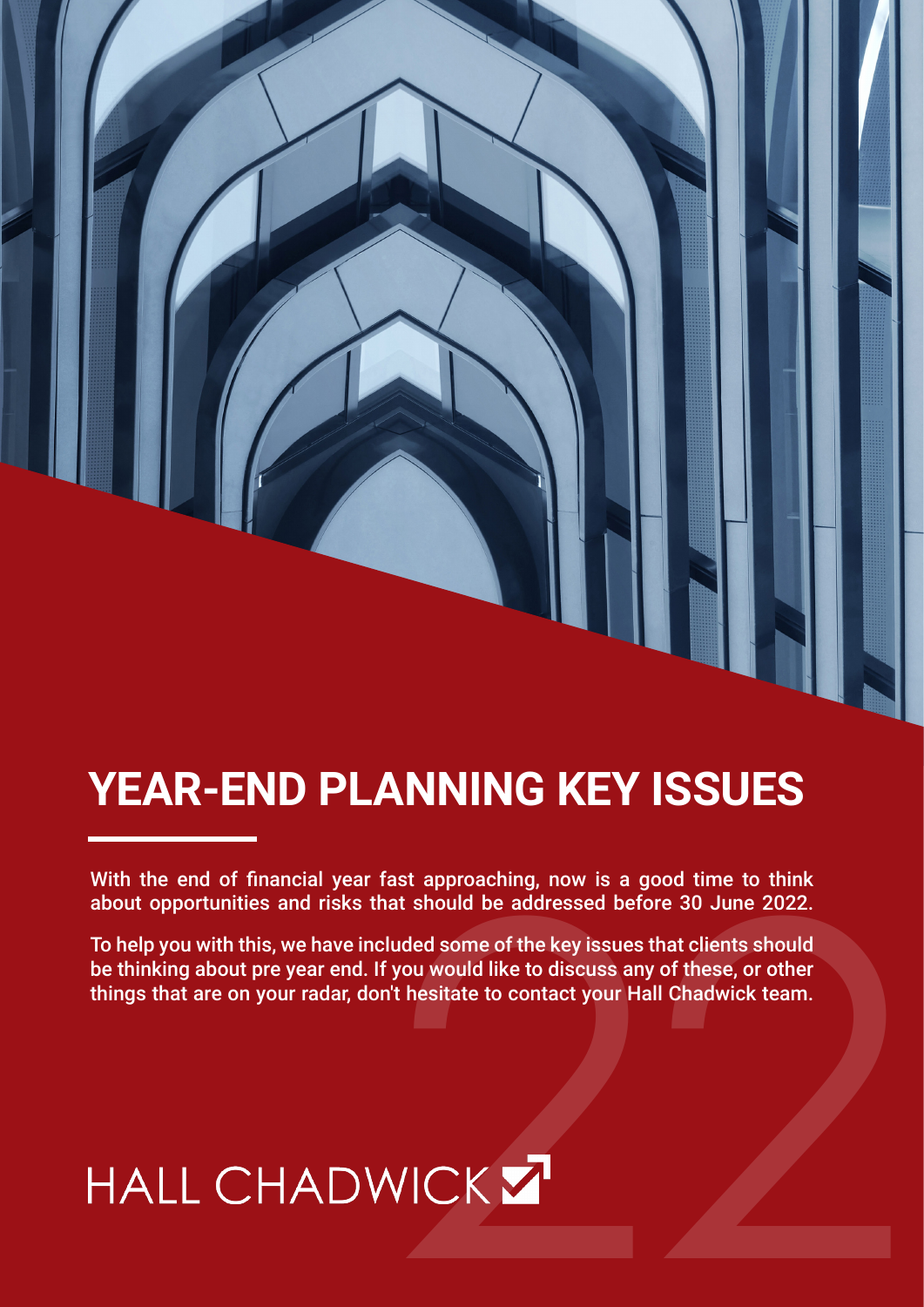### **A KEY PLAN FOR BUSINESS**

| <b>ITEM</b>                                    | <b>DETAILS</b>                                                                                                                                                                                                                                                                                                                                                                                                                                                                                                                                                                            | <b>WHY NOW?</b>                                                                                                                                                                                                                                                                                                                                                                                                                                                                                                                                                                              |
|------------------------------------------------|-------------------------------------------------------------------------------------------------------------------------------------------------------------------------------------------------------------------------------------------------------------------------------------------------------------------------------------------------------------------------------------------------------------------------------------------------------------------------------------------------------------------------------------------------------------------------------------------|----------------------------------------------------------------------------------------------------------------------------------------------------------------------------------------------------------------------------------------------------------------------------------------------------------------------------------------------------------------------------------------------------------------------------------------------------------------------------------------------------------------------------------------------------------------------------------------------|
| Pre year-end<br>expenditure                    | Consider whether any expenditure should be<br>brought forward before 30th June.                                                                                                                                                                                                                                                                                                                                                                                                                                                                                                           | Companies (with active businesses) with turnover<br>less than \$50m can deduct prepaid expenses if the<br>period to which the service relates ends no later than<br>30 June 2023.                                                                                                                                                                                                                                                                                                                                                                                                            |
|                                                |                                                                                                                                                                                                                                                                                                                                                                                                                                                                                                                                                                                           | Potential access to loss carry back rules to recoup<br>prior year taxes paid.                                                                                                                                                                                                                                                                                                                                                                                                                                                                                                                |
| Small business<br>entity asset<br>acquisitions | If you invested in an asset after 7:30pm on<br>6 October 2020, temporary full expensing is<br>available for new eligible depreciating assets<br>(for businesses with an aggregated turnover<br>< \$5 billion) and eligible second hand assets<br>(for business with aggregated turnover under<br>\$50M) and the balance of small business<br>pool at the end of each income year in the<br>period (for businesses with an aggregated<br>turnover <\$10M). This applies to assets<br>first held, used/installed and ready for use<br>between 7:30pm on 6 October 2020 and 30<br>June 2023. | Incurring expenditure to acquire assets before 30<br>June 2022 will allow temporary full expensing and an<br>immediate deduction in the current financial year for<br>most businesses.<br>Where temporary full expensing generates a tax loss<br>for the 2022 financial year, a company may be able to<br>utilise the loss carry back rules to recoup prior year<br>taxes paid.                                                                                                                                                                                                              |
| <b>Employee Bonus</b><br>Plans                 | Deductions are NOT available for accrued<br>bonuses unless all steps have been taken<br>before year-end for employees to legally<br>qualify for payment of the bonus by year-end.                                                                                                                                                                                                                                                                                                                                                                                                         | If your bonus plan is based on financial results for the<br>year ended 30 June 2022 and you have already met<br>those targets, if board approval or other processes<br>are required to create the legal liability to pay the<br>bonus, consider whether these should occur before<br>30th June to make sure your bonus accrual is<br>deductible in the 2022 year.                                                                                                                                                                                                                            |
| Pre Year-End<br><b>Board initiatives</b>       | The board should make all the resolutions<br>before the year-end. These can include<br>solvency declarations and reporting<br>decisions and, in the case of trustee<br>companies, determining distributable<br>income and which beneficiaries should<br>receive distributions.                                                                                                                                                                                                                                                                                                            | Good housekeeping with contemporaneous<br>documentation.<br>Some of these are required by ASIC pre year-end to<br>prevent audited accounts being requested.                                                                                                                                                                                                                                                                                                                                                                                                                                  |
| Pre Year-<br><b>End Trustee</b><br>initiatives | The trustee resolutions should be made<br>before the year-end. These can include<br>determining distributable income and which<br>beneficiaries should receive distributions.<br>If you intend to distribute to a corporate<br>beneficiary, need to ensure that the legal<br>entity has been established.                                                                                                                                                                                                                                                                                 | The ATO has withdrawn its administrative<br>concession allowing trustees to determine<br>distributable income and distributions to<br>beneficiaries in the 2 months after year-end.<br>Based on most trust deeds, this means decisions<br>need to be made pre year-end.<br>We see some trust deeds that don't allow for<br>distributions to corporate beneficiaries or other<br>un-nominated beneficiaries. These should be<br>reviewed and updated pre year-end.<br>If corporate beneficiaries are not established<br>before year-end, they are unable to be nominated<br>as beneficiaries. |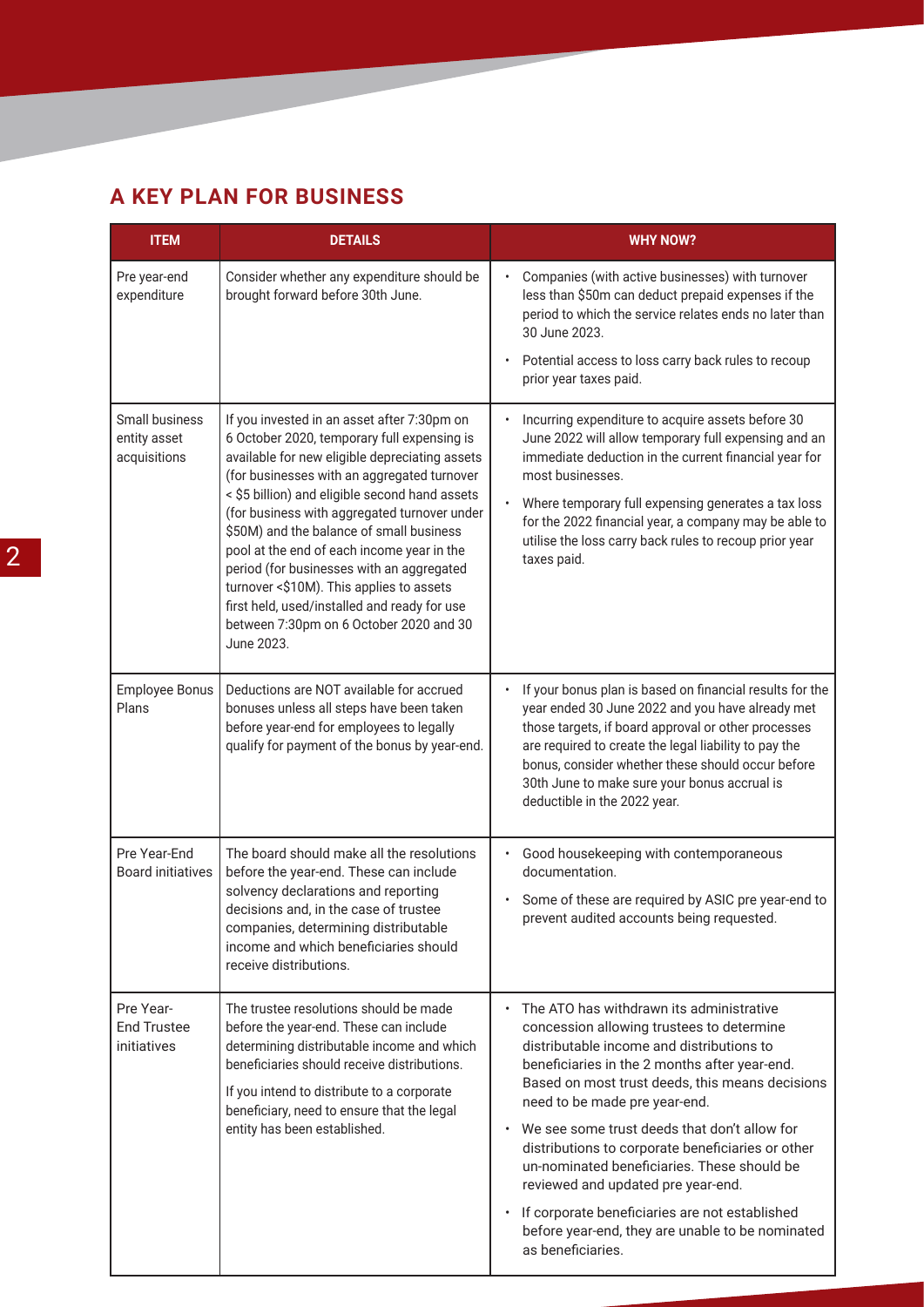### **A KEY PLAN FOR SUPERANNUATION**

| Superannuation related matters BEFORE 30th June 2022 |                                                    |                                                                                                                                                                                                                                                                                                                                                                                                                                                                                                                                                                                                                                                                                                                                                                                                                   |
|------------------------------------------------------|----------------------------------------------------|-------------------------------------------------------------------------------------------------------------------------------------------------------------------------------------------------------------------------------------------------------------------------------------------------------------------------------------------------------------------------------------------------------------------------------------------------------------------------------------------------------------------------------------------------------------------------------------------------------------------------------------------------------------------------------------------------------------------------------------------------------------------------------------------------------------------|
| Concessional<br>Contributions                        | Maximise your<br>contributions for<br>FY2022       | • Contributions cap for all people, regardless of age, is now<br>\$27,500 (FY 2021 - \$25,000)<br>Please check all contributions received by your fund (not<br>$\bullet$<br>due or accrued) for the year to date before making further<br>contributions.<br>Consider whether unused concessional contributions from<br>prior years can be utilised to maximise deductions and<br>contributions                                                                                                                                                                                                                                                                                                                                                                                                                    |
| Non-Concessional<br>Contributions                    | Maximise your<br>Non-Concessional<br>Contributions | The contribution cap for all regardless of age is \$110,000;<br>provided your member balance is below \$1.7M at the start<br>of the financial year.<br>The averaging or "bring forward" rules are still available to<br>individuals under the age of 67.<br>If you triggered the bring forward provisions in prior years,<br>$\bullet$<br>you have a transitional cap. Your remaining contribution<br>cap will depend on the year you triggered the provisions and<br>how much the contribution totalled.<br>If you have a total superannuation balance between<br>$\bullet$<br>\$1,480,000 and \$1,700,000 you may also have a restricted<br>transitional cap.<br>If your super balance exceeds \$1.7M, you can no longer<br>$\bullet$<br>make non-concessional contributions (previously \$1.6M in<br>FY 2021). |
| Personal concessional<br>(deducted) contributions    | No 10% income<br>test                              | All individuals are now eligible to claim a tax deduction for<br>personal contributions made to a complying super fund.<br>Ensure you notify your superannuation fund AND receive a<br>$\bullet$<br>confirmation from the super fund.<br>Concessional contribution caps still apply so you can only<br>top up above the amount already contributed (e.g. via SG).                                                                                                                                                                                                                                                                                                                                                                                                                                                 |
| Spouse contributions                                 | Changes to<br>calculation of tax<br>offset         | A maximum tax offset of \$540 is available if you make<br>a contribution on behalf of your spouse, your total super<br>balance is under \$1,700,000 and the spouse's taxable<br>income, plus reportable FBT and super is under \$40,000.<br>From 1 July 2020, the age limit for spouse contributions<br>$\bullet$<br>made to a spouse's account has increased. To qualify for<br>the offset, the spouse must be under 75 years of age                                                                                                                                                                                                                                                                                                                                                                             |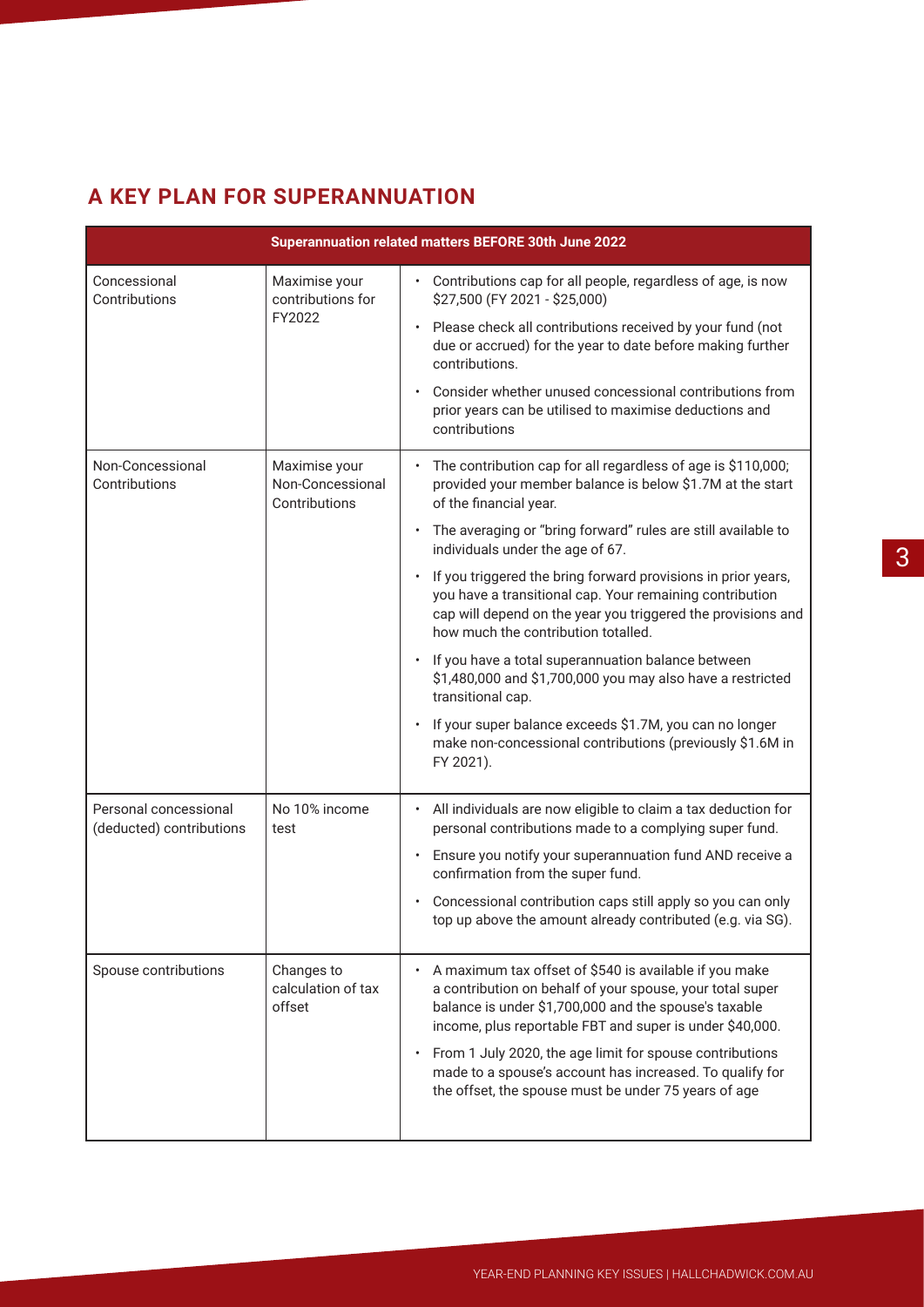| Superannuation related matters BEFORE 30th June 2022      |                                                                                                                                                                                   |                                                                                                                                                                                                                                                                                                                                                                                                                                                                                                                                                                |
|-----------------------------------------------------------|-----------------------------------------------------------------------------------------------------------------------------------------------------------------------------------|----------------------------------------------------------------------------------------------------------------------------------------------------------------------------------------------------------------------------------------------------------------------------------------------------------------------------------------------------------------------------------------------------------------------------------------------------------------------------------------------------------------------------------------------------------------|
| Low Income<br><b>Superannuation Tax Offset</b><br>(LISTO) | Replaces Low<br>Income Super<br>Contribution (LISC)                                                                                                                               | Tax offset of 15% of concessional contributions via a<br>payment to your superannuation fund is available for<br>anyone with an income under \$37,000. The maximum<br>payment you can receive for a financial year is \$500.                                                                                                                                                                                                                                                                                                                                   |
| New pension accounts                                      | Advise our office if<br>new pensions have<br>commenced                                                                                                                            | Due to reporting requirements to the ATO, if you have<br>commenced a new pension or intend to do so in the near<br>future, please contact us immediately if your super balance<br>is greater than \$1M.                                                                                                                                                                                                                                                                                                                                                        |
| <b>Superannuation Pension</b><br>Drawings                 | Draw at least the<br>minimum pension                                                                                                                                              | Minimum pension requirements must be drawn in cash by<br>30 June 2022, or the account will cease to be a pension<br>account.<br>Minimum pension is 2% of the balance at the beginning of<br>$\bullet$<br>the income year for individuals under 65 years of age, 2.5%<br>if aged from 65-74, 3% if aged from 75-79 and 3.5% if aged<br>80-84. Higher drawdowns are required for older persons.<br>Please check your super fund records to confirm any<br>$\bullet$<br>drawings that have been made this year that will be<br>considered to be pension payments. |
| Division 293                                              | Income threshold                                                                                                                                                                  | When an individual's adjusted taxable income exceeds<br>\$250,000, an additional 15% tax will be levied on the<br>concessional contributions made for the year. This means<br>concessional contributions will be taxed at a total of 30%.                                                                                                                                                                                                                                                                                                                      |
| <b>Transition to Retirement</b><br>Income Stream (TRIS)   | No longer a tax-<br>exempt pension                                                                                                                                                | If you are receiving a TRIS but your circumstances have<br>changed, you may be eligible to convert your pension to a<br>full account based pension.<br>The rules in this area are now quite complex so please<br>contact us to discuss further.                                                                                                                                                                                                                                                                                                                |
| <b>Death Benefit Pensions</b>                             | If you are receiving<br>a superannuation<br>reversionary<br>pension following<br>a recent death or<br>are nominating<br>a reversionary<br>beneficiary for your<br>pension account | You need to seek advice regarding how this is to be treated<br>in the context of all your potential superannuation benefits.<br>This is URGENT and may require changes to your SMSF<br>$\bullet$<br>Trust Deed.                                                                                                                                                                                                                                                                                                                                                |
| <b>Trust Deed and Estate</b><br>Planning                  | Schedule a review<br>of your Trust<br>Deed and Binding<br>Death Benefit<br>Nominations                                                                                            | Due to the changing rules and regulations, your existing<br>arrangements may no longer be suitable or feasible, so it is<br>essential that your arrangements and the deed be reviewed<br>promptly.                                                                                                                                                                                                                                                                                                                                                             |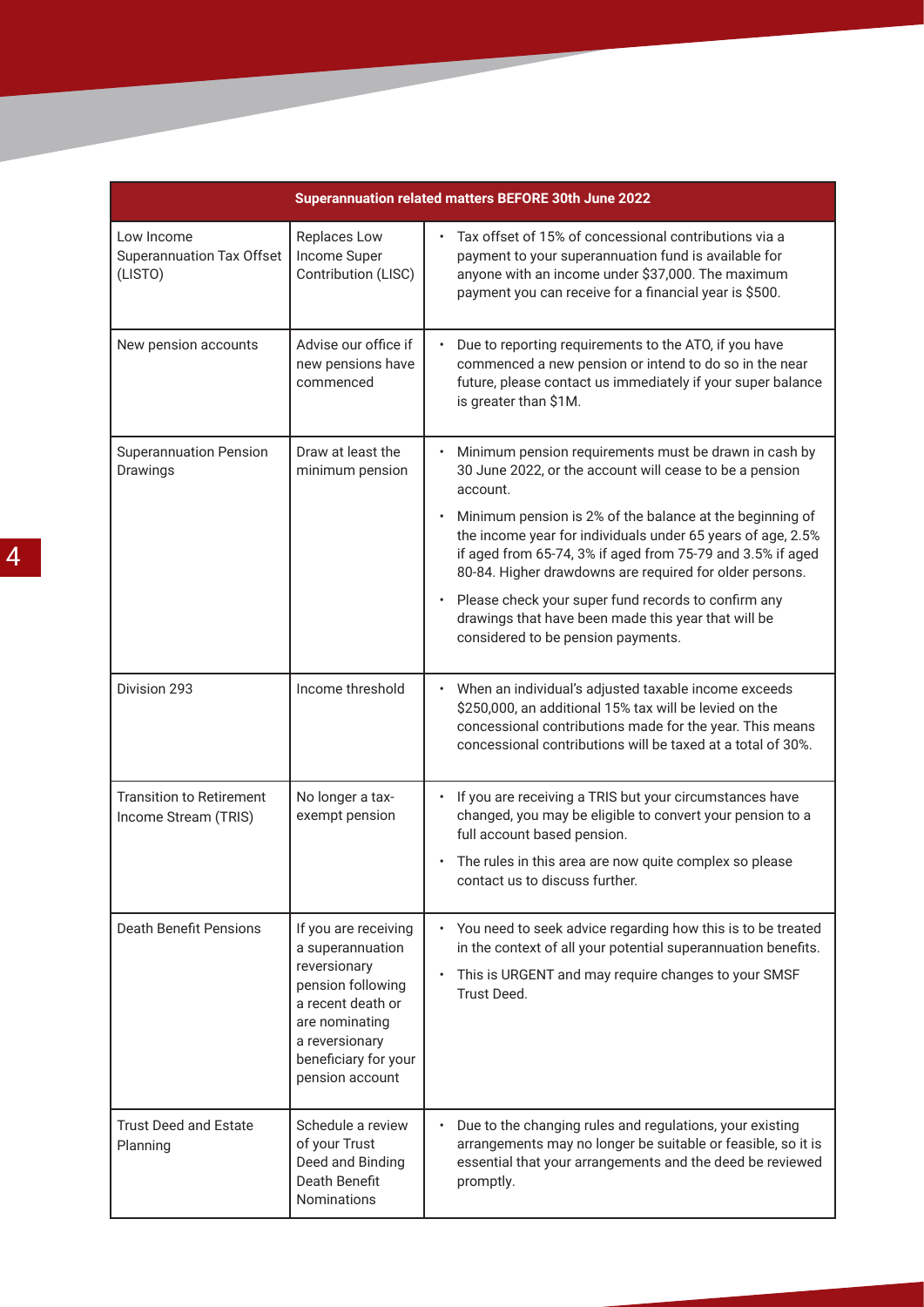| Superannuation related matters BEFORE 30th June 2022 |                            |                                                                                                                                                                                                                                                        |
|------------------------------------------------------|----------------------------|--------------------------------------------------------------------------------------------------------------------------------------------------------------------------------------------------------------------------------------------------------|
| First Home Saver Scheme<br>(FHSS)                    | Fifth year of<br>operation | The 2018 year was the first year contributions could be<br>made under this scheme.                                                                                                                                                                     |
|                                                      |                            | All contributions can be included; there is no need to<br>nominate or separate any contributions.                                                                                                                                                      |
|                                                      |                            | From 1 July 2018, you can apply to release your voluntary<br>contributions, along with associated earnings to help to<br>purchase your first home. However you must meet the<br>eligibility requirements to apply for the release of these<br>amounts. |
|                                                      |                            | From 1 July 2022, the amount of eligible contributions<br>that can count towards your maximum releasable amount<br>across all years will increase from \$30,000 to \$50,000.                                                                           |
|                                                      |                            | You can apply to have a maximum of \$15,000 of your<br>voluntary contributions from any one financial year included<br>in your eligible contributions to be released under the FHSS<br>Scheme.                                                         |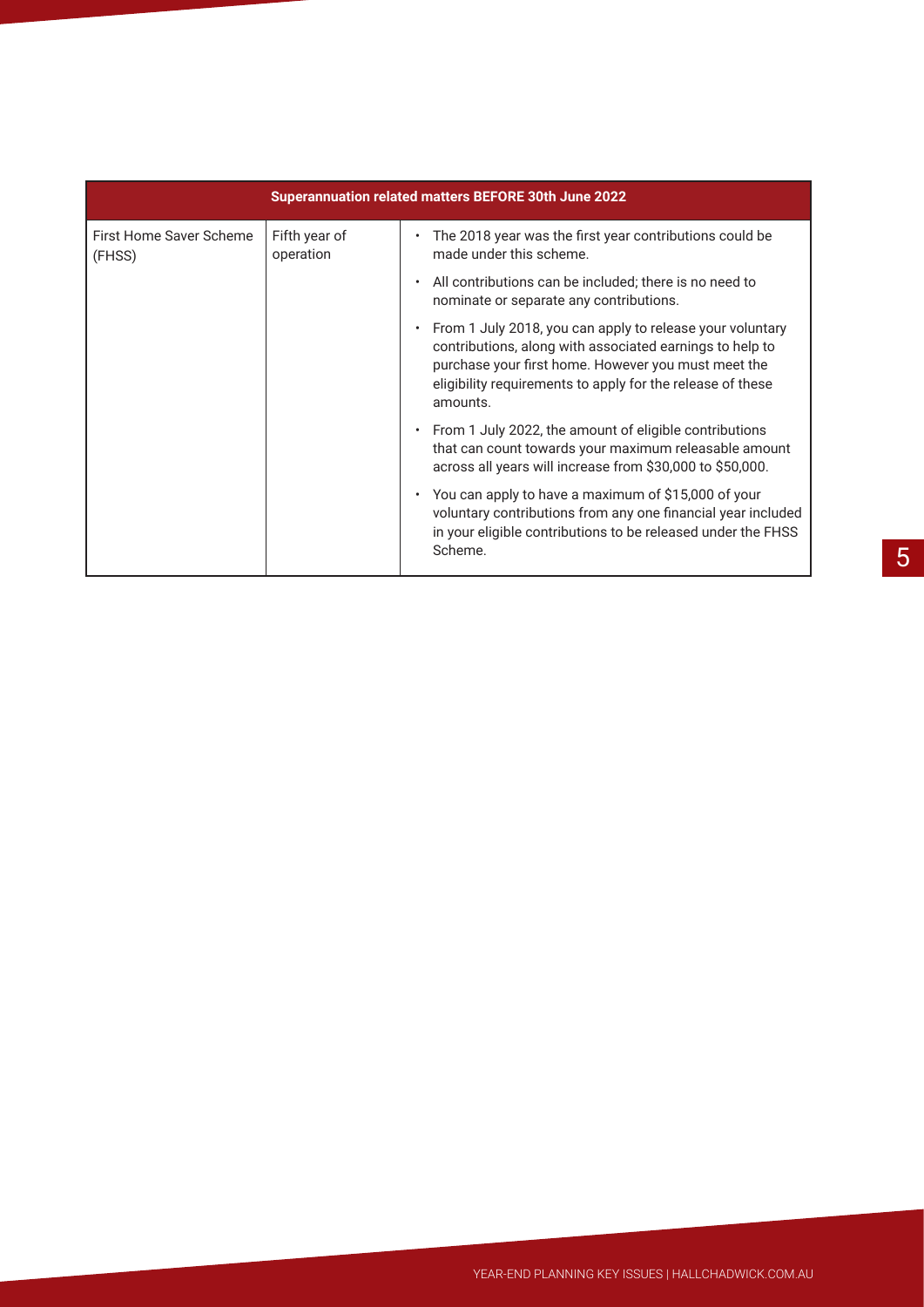# **IN MORE DETAIL**

 $\overline{\phantom{a}}$ 

| <b>INDIVIDUALS</b>                                             | 7                 |
|----------------------------------------------------------------|-------------------|
| Maximising allowable deductions                                | 7                 |
| Impact of COVID-19                                             | 7                 |
| Investments                                                    | 7                 |
| Defer Investment Income & Capital Gains                        | 7                 |
| Superannuation - Personal Deductions                           | 7                 |
| <b>INDIVIDUALS IN BUSINESS</b>                                 | 8                 |
| <b>BUSINESS ENTITIES</b>                                       | 8                 |
| Loss carry back                                                | 8                 |
| Defer Income                                                   | 8                 |
| Maximise Your Deductions                                       | 8                 |
| Private Company ("Division 7A") Loans                          | 9                 |
| Prepayments                                                    | 9                 |
| Year-End Stock Take / Work in Progress                         | 9                 |
| Write-off Bad Debts                                            | 9                 |
| <b>Employee Superannuation Payments</b>                        | 9                 |
| Single Touch Payroll                                           | 9                 |
| Dividends                                                      | 10                |
| Research & Development Tax Concessions                         | 10                |
| <b>Trustee Resolutions</b>                                     | 10                |
| <b>Trust To Trust Distributions</b>                            | 10                |
| Covid-19 State Government Payments                             | 10 <sup>1</sup>   |
| <b>SUPERANNUATION FUNDS</b>                                    | 12                |
| Super contribution caps for 2022 financial year                | $12 \overline{ }$ |
| Division 293                                                   | 12                |
| <b>SMALL BUSINESS CGT CONCESSIONS</b>                          | 14                |
| <b>MEDIUM BUSINESS ENTITIES - AGGREGATE TUNOVER &lt; \$50M</b> | 14                |

<u>e de la p</u>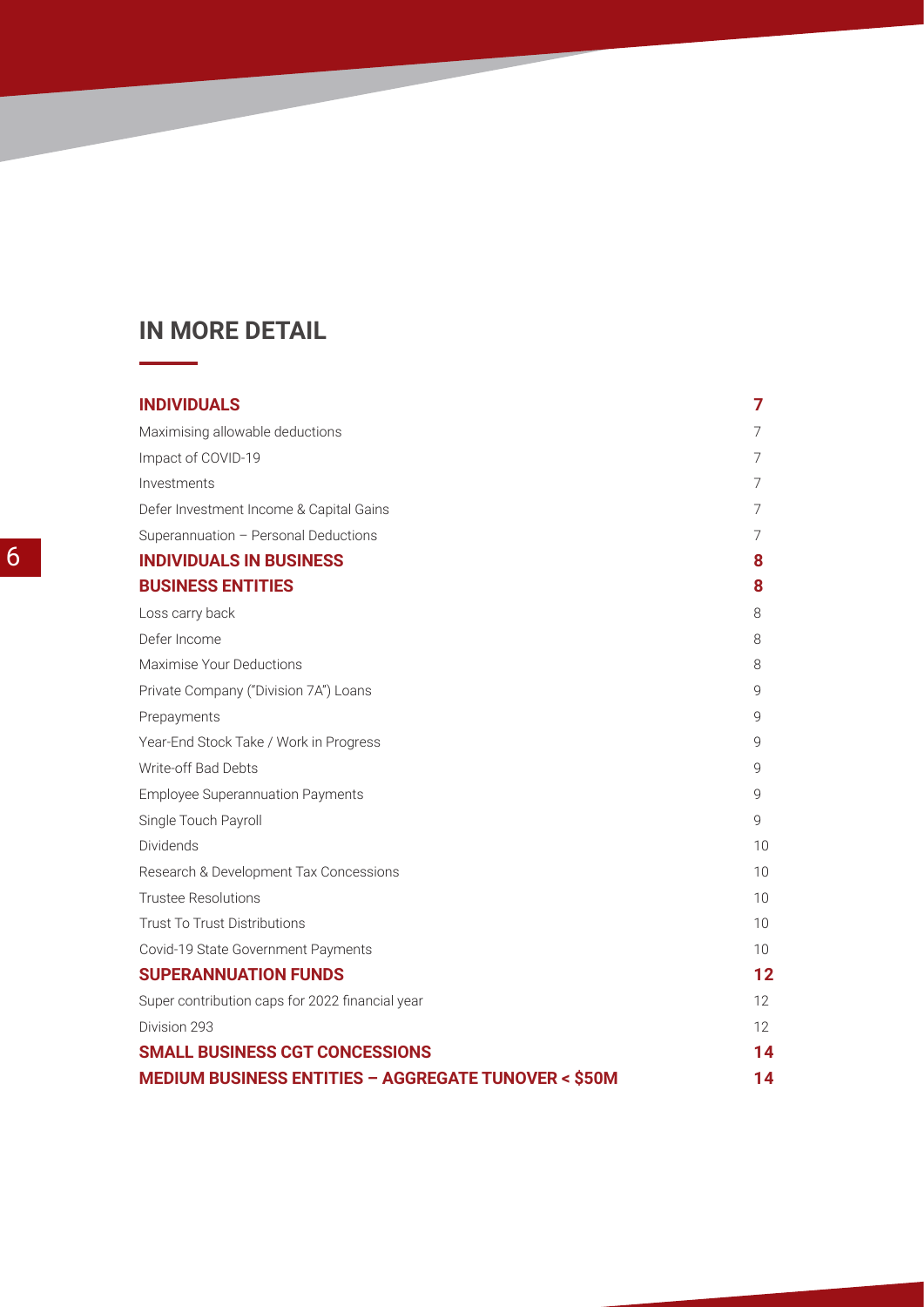### **INDIVIDUALS**

#### **Maximising allowable deductions**

Bringing forward deductions before 30 June 2022 will reduce your assessable income for this financial year and may include:

- ¾ Work-related expenses;
- ¾ Professional memberships;
- $\triangleright$  Donations to deductible gift recipients;
- $\triangleright$  Income protection insurance.

As a result of the COVID-19 pandemic, the ATO accepts three calculation methods to calculate deductible working from home expenses for the period from 1 July 2021 to 30 June 2022 (i.e. the new Shortcut Method and the existing Fixed Rate Method / Actual Cost Method). Under the Shortcut Method, taxpayers can now claim 80 cents per work hour for all additional running expenses. Notably, multiple individuals living in the same house can each claim the 80 cents per hour rate, and the usual requirement to have a dedicated work area has been removed for deductions claimed using this method. Ideally you should calculate the deduction under the ATO method and actual deductions to work out what is better for you.

#### **Impact of COVID-19**

A few other reminders of tax implications of COVID-19 measures for FY 2022:

- $\triangleright$  Although amounts received by employers from state government grants (e.g. JobSaver in NSW) may be tax free for employers, wages paid to individuals from these payments are assessable income and included in your tax return;
- $\triangleright$  The business use of your vehicle may have changed due to COVID-19 restrictions easing with increase business km due to additional travel to clients. In such a scenario, you should complete a new log book.

#### **Investments**

Rental property income and expenses – ensure all payments are made before year-end and that you retain records of all income and expenses relating to the property during the 2022 income year.

If you have the available cash, consider prepaying interest for the 2022 income year on your rental property

(or interest in relation to loans used to acquire other income-producing assets).

Investment property deductions:

- $\triangleright$  Consider arranging for a quantity surveyor to prepare a Property Depreciation Report to allow you to claim the maximum amount of depreciation and building write-off deductions available, and allow you to claim the cost of obtaining the Property Depreciation Report itself.
- ¾ However, depreciation is no longer allowed on previously used plant and equipment bought on or after 9 May 2017 (i.e. if you bought a residential property after 9 May 2017, you can only claim the building write-off deduction and not the depreciation on plant and equipment unless you buy it directly).
- From 1 July 2017, you can no longer claim travel expenses as a deduction relating to inspecting, maintaining, or collecting rent for a residential rental property.

#### **Defer Investment Income & Capital Gains**

Capital gains is determined on the date the relevant contract is entered into. If you are considering selling shares, business or property, you may wish to bring forward or delay signing the contract until the new financial year, depending on whether you are seeking to crystallise a loss before year-end or delay a capital gain. Realising a capital loss to offset against prior realised gains derived in the 2022 financial year can assist in minimising taxation payable for the 2022 financial year.

#### **Superannuation – Personal Deductions**

All individuals are now eligible to claim a tax deduction for personal superannuation contributions. The "10% test" was scrapped on 1 July 2017. This is subject to super caps of \$27,500 for concessional contributions. You should check existing contributions before making any additional contributions as excess contribution taxes apply where caps are breached.

Concessional contributions are only deductible when paid before 30 June 2022.

Individuals may be eligible to access carry forward unused concessional contributions from prior years if superannuation balance at the beginning of the financial year is less than \$500,000.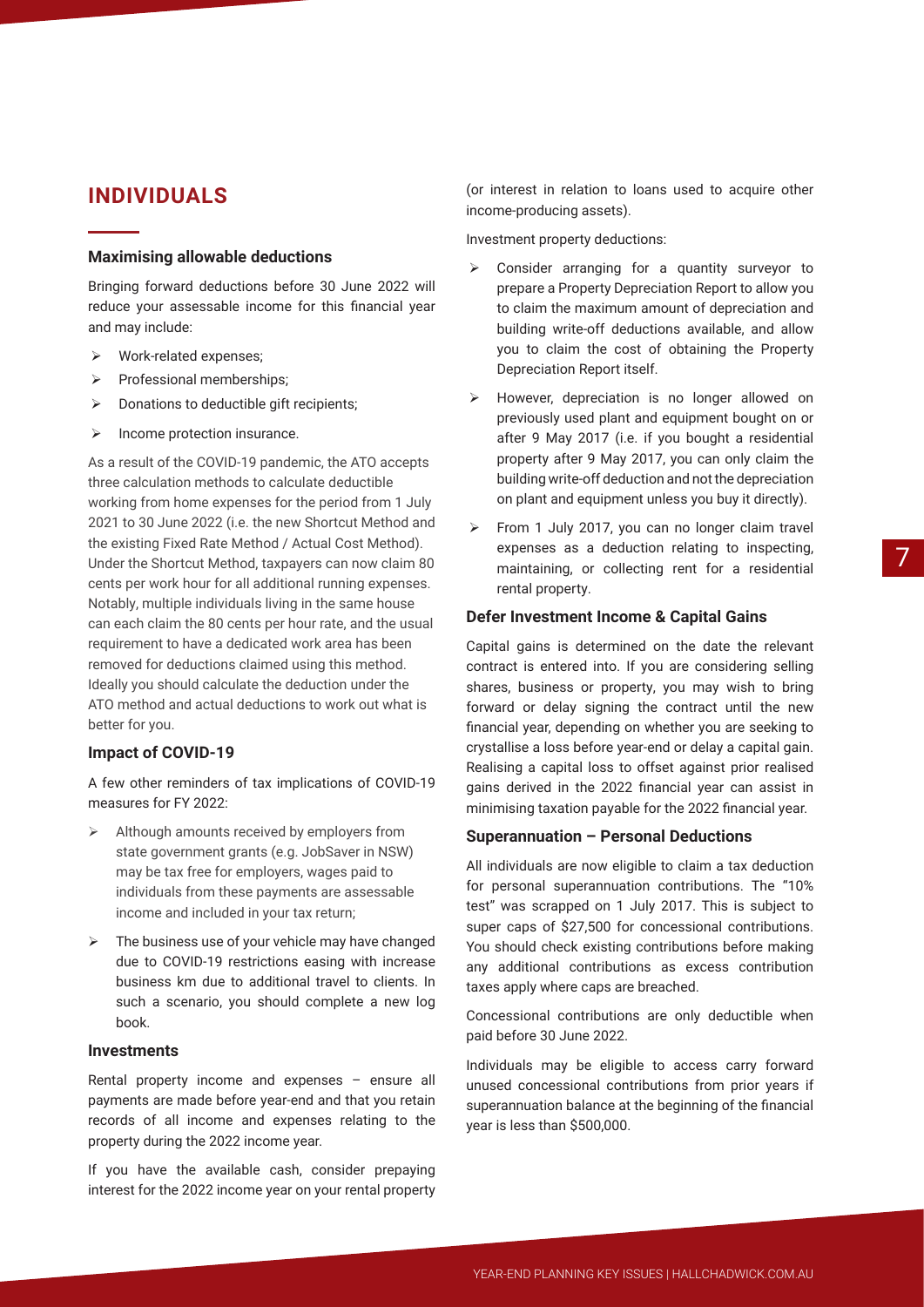### **INDIVIDUALS IN BUSINESS**

Income derived and deductions that are incurred before 30 June 2022 will be included in this income year.

If you use a motor vehicle for work-related purposes, it is important to monitor your work- related kms travelled and have your logbook up-to-date to ensure you can claim the highest deduction available. Note that the 12% of the cost of the car and one-third of actual expenses method of claiming motor vehicles deductions no longer apply.

Temporary Full Expensing of depreciating assets:

- $\triangleright$  If you invested in an asset after 7:30pm on 6 October 2020, an immediate deduction is available for purchases of new eligible depreciating assets (for businesses with an aggregated turnover < \$5 billion) and eligible second hand assets (for businesses with aggregated turnover under \$50M). This applies to assets first held, used/installed and ready for use between 6 October 2020 and 30 June 2023.
- $\triangleright$  Businesses can also immediately deduct the business portion of the cost of improvements to eligible depreciating assets (and to assets acquired before 6 October 2020 that would otherwise be eligible assets) if those costs are incurred between 6 October 2020 and 30 June 2023.
- ¾ You can make a choice to opt-out of temporary full expensing for an income year on an asset-by-asset basis if you are not using the simplified depreciation rules.
- $\triangleright$  If you are a small business that chooses to use the simplified depreciation rules, this is applied with some modifications. This includes deducting the balance of the small business pool at the end of an income year ending between 6 October 2020 and 30 June 2023.

There are some additional requirements for this incentive. Please discuss this with your Hall Chadwick adviser.

### **BUSINESS ENTITIES**

#### **Loss carry back**

FY 2022 is the second year where a company is able to claim a temporary loss carry back tax offset as a refund of prior year's taxes paid. For FY 2022, the offset is available based on tax paid in FY 19, FY 20 and FY 21. Companies that are choosing to utilise temporary full expensing and as a result will generate tax losses may benefit from the loss carry back tax offset. The offset is refundable, but only to the extent the company has available franking credits and tax liabilities from the relevant years.

The loss carry back tax offset is optional and you should speak to your Hall Chadwick advisor regarding its application to your circumstances. Whether this is applied is subject to a number of considerations, such as whether you may wish to keep the tax credits for future franked dividends, which may nevertheless be excessive given the reduction in the franking rate (in line with the reduction in the company tax rate).

#### **Defer Income**

Where practical for Small Business Entities and depending on whether it returns on a cash or accruals basis, you may wish to consider deferring the issue of invoices and/or the receipt of cash until after 30 June 2022. Please note that the ATO will generally require you to pay tax on income that you have either received or become entitled to due to the completion of work.

Base rate entities, being companies with turnovers less than \$50 million for the 2022 financial year, have the maximum franking credit rate attached to franked dividends of 25% (FY2021 26%)

#### **Maximise Your Deductions**

From 1 July 2021, businesses with aggregated turnover of less than \$50M can immediately deduct certain startup expenses.

Review inventory and assets schedules for obsolete items and items that may be scrapped. Pay professional fees or other employment or business related deductions before 30 June 2022.

For companies and other businesses that are taxed on an accruals basis, it is not always essential that an invoice is received for an expense to be deductible. Prior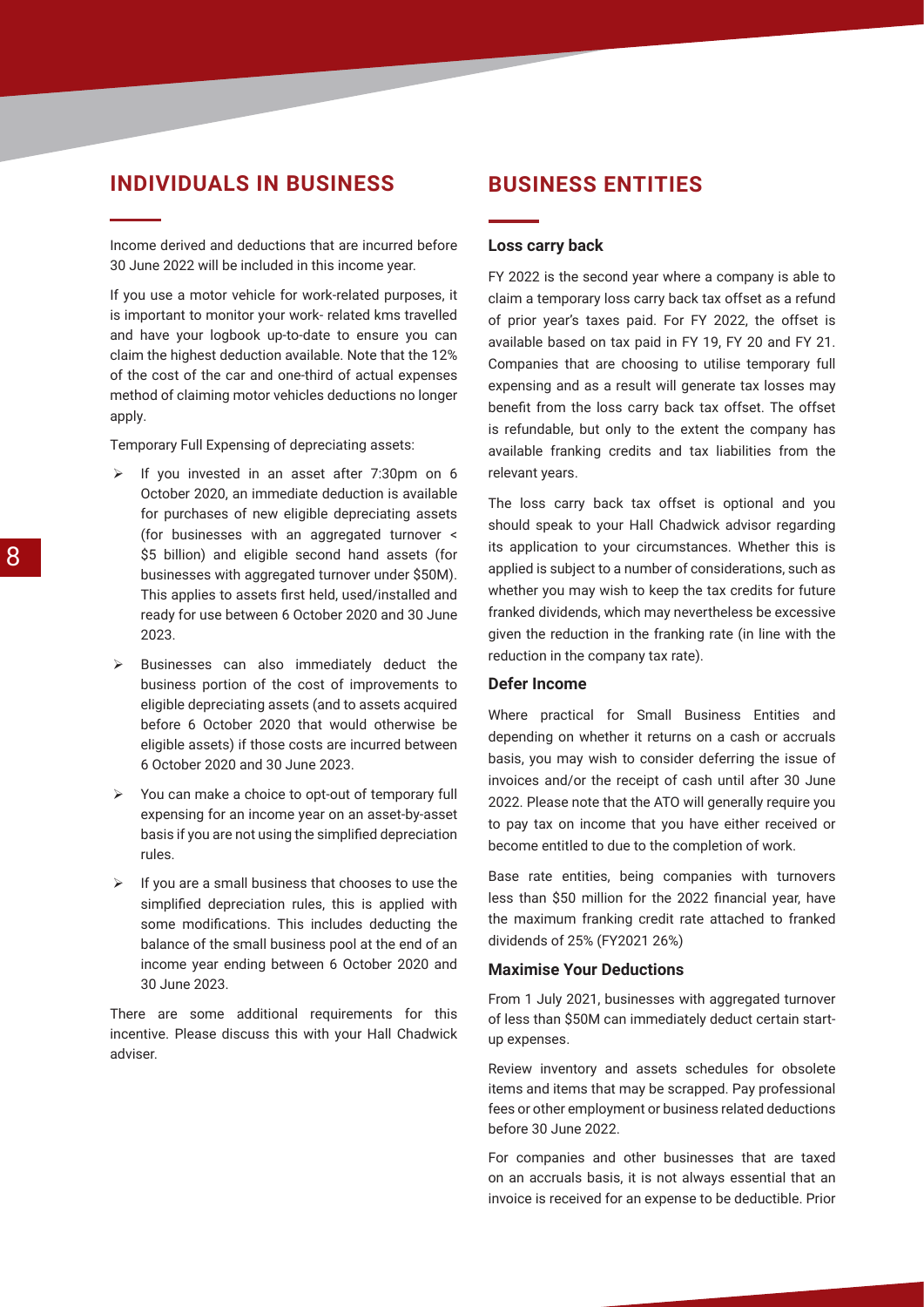to year-end consider what additional specific accruals can be booked into the accounts and deducted for tax purposes on the basis that you are wholly committed to the expense at year-end, it is capable of reasonable estimation (e.g. accrued utilities) and the accrual relates to work or services provided before year-end.

#### **Private Company ("Division 7A") Loans**

Business owners who have borrowed funds from their company in previous income years and put the loan under a complying loan agreement must ensure that the appropriate minimum payments of principal and interest repayments (ATO Benchmark interest rate for 2021-22 — 4.52%) are paid by 30 June 2022. Note, if business owners borrowed funds from the company during 2022, then they must ensure that it is either repaid in full or put under a complying loan agreement by the relevant date (that is, generally the due date for the lodgement of the relevant company's tax return for 2022).

Treasury has released a long-awaited consultation paper to amend the operation of Division 7A on 22 October 2018, however, the Government announced on 30 June 2020 to delay start date of amendments to Division 7A to income years commencing on or after the date of Royal Assent of the legislation. As most of the proposed changes are detrimental, clients concerned with the operation of their Division 7A loans should contact Hall Chadwick for advice. At the date of this publication, the new Federal Labour Government have not made any written announcements regarding any proposed amendments to Division 7A.

#### **Prepayments**

Generally, businesses must deduct expenses of \$1,000 or more over the relevant period to which they relate. However, if the entity is a small business entity (generally, aggregated turnover <\$50m), they may prepay up to 12 months' worth of expenses and claim the full amount in the current year.

Taxpayers that are not in business may also prepay up to 12 months of deductible expenses including interest on investment loans and related subscriptions.

#### **Year-End Stock Take / Work in Progress**

If applicable, you need to prepare a detailed stock take and/or work in progress listing as at 30 June 2022. Review your listing and write-off any obsolete or worthless stock items.

If you are a small business entity or medium business entity (turnover < \$50 million), stock valuation is not required if the difference between opening and estimated closing value of trading stock for the year is \$5,000 or less.

#### **Write-off Bad Debts**

Review your trade debtors listing and write off all bad debts before 30 June 2022. Prepare a minute of a Directors' meeting, listing each bad debt, as evidence that these amounts were actually written off prior to year-end, and ensure accounting records as at 30 June 2022 evidence the debt being written off.

Bad debts may not be deductible if there has been a change in ownership or control of a company or trust (unless company passes the similar business test).

#### **Employee Superannuation Payments**

The current superannuation guarantee charge rate is 10% of an employee's ordinary time earnings up to 30 June 2022. This increases to 10.5% from 1 July 2022 and you should ensure your payroll systems are updated so that all eligible employees are receiving contributions at the increased rate of 10.5% from 1 July 2022.

From 1 July 2022, all employee wages are liable to the superannuation guarantee charge, subject to the quarterly contributions threshold. The previous exemption for monthly wages less than \$450 no longer applies.

Contributions are only deductible when paid and when if paid on or before its due date. Please ensure all contributions are paid within 28 days after the end of the quarter. Payments must be made electronically and the fund must be notified in an electronic format.

#### **Single Touch Payroll**

You should ensure that you have payroll software that has the ability to report to the ATO directly under the single touch payroll system. Single Touch Payroll (STP) became mandatory for all employees from 1 July 2019.

Prior to 1 July 2021, small employers (19 or fewer payees) were exempt from reporting amounts paid to closely held payees through Single Touch Payroll (STP) until 30 June 2021. From 1 January 2022, , under STP Phase 2 reporting, amounts paid to closely held payees will need to be reported through STP. If you're a small employer you can report these amounts on or before each payday, or you can choose to report this information to the ATO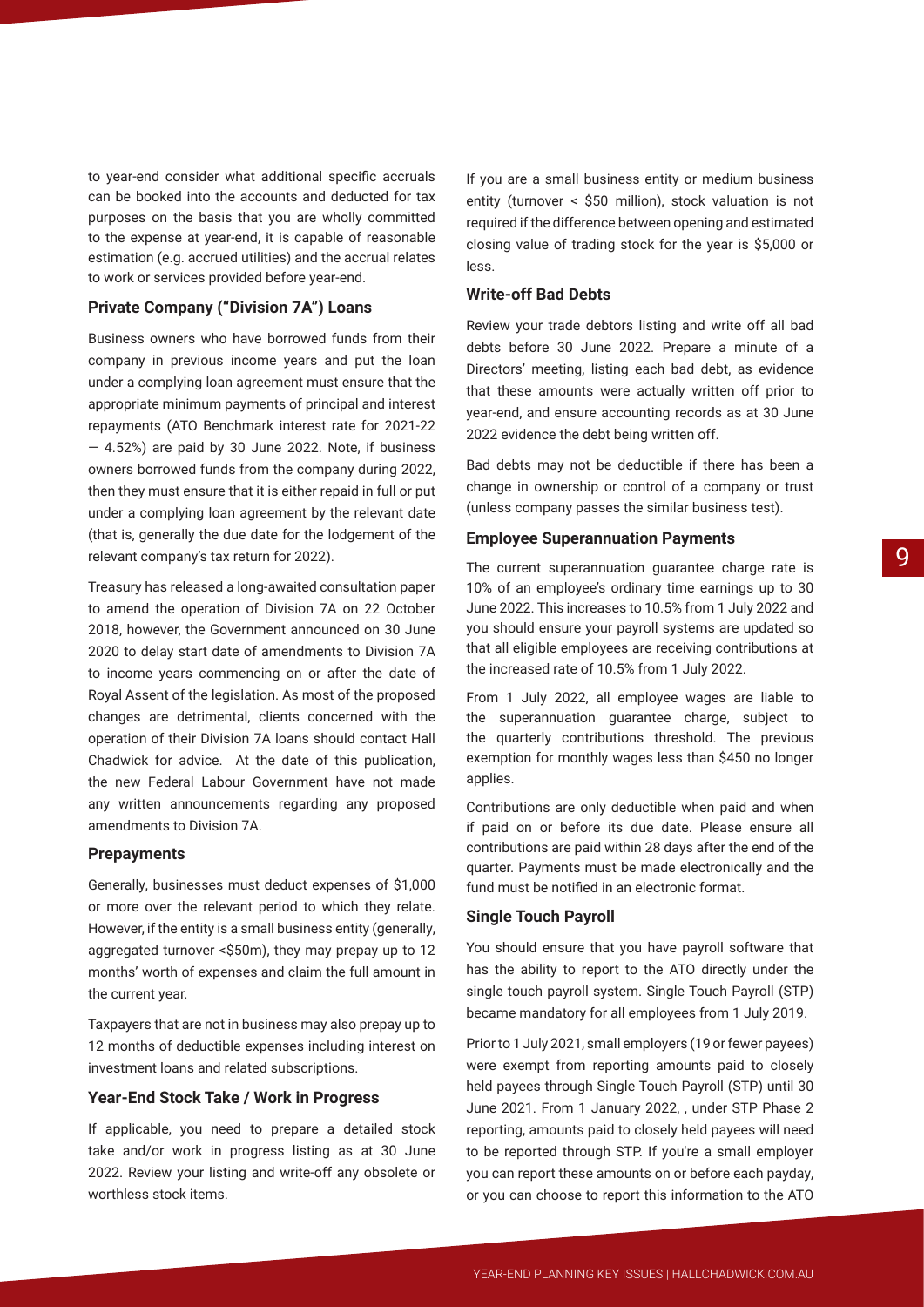quarterly. Other employees (arm's length employees) must be reported on or before each payday. If you need more time to commence STP Phase 2 reporting, you should contact Hall Chadwick for advice.

#### **Dividends**

You may wish to pay dividends on or before 30 June 2022 in order to ensure that the dividend income is derived by the relevant shareholders during the 2022 income year (particularly where shareholders, or beneficiaries of a family trust that is a shareholder of a company have losses or are otherwise on low tax rates so as to minimise the overall tax payable). Note, however, the Commissioner's views in relation to 'reimbursement agreements', that is, where trustees make a tax distribution to a low rate beneficiary as part of an arrangement whereby the **actual benefit is received by a higher rate beneficiary. In these circumstances, the Commissioner may seek to assess the trustee at the top marginal tax rate**.

Changes to the company tax rates now means that franking credits attached to franked dividends are limited to the corporate tax rate applicable to the entity paying the dividend. This means entities that now have access to the 25% tax rate will only be able to frank dividends at the franking rate of 25%, irrespective of whether the tax rate applicable to the profits generating the franking credit was at the 30% (or other) rate. From 1 July 2021, the company tax rate reduced to  $25\%$  (FY 2021 – 26%), and the maximum franking credit available on dividends is now 25%.

#### **Research & Development Tax Concessions**

From 1 July 2021, the R&D tax offset changes has been implemented for companies with turnover greater than \$20M to introduce a R&D premium whereby the rate of the non- refundable R&D tax offset is based on the incremental intensity of R&D expenditure as a proportion of total expenditure for the year, as follows:

- $\geq$  8.5% for R&D expenditure up to 2% R&D intensity
- ¾ 16.5% for R&D expenditure above 2% R&D intensity

For companies with an aggregated turnover below \$20 million, the refundable R&D tax offset will be a premium of 18.5% above the company tax rate that applies to the company.

The R&D expenditure threshold is increased to \$150M and applies to eliminate the incentive component of the R&D tax offset, as a permanent feature of the R&D tax offset.

Clients currently making R&D claims should contact Hall Chadwick for potential impact to these claims.

#### **Trustee Resolutions**

Ensure that Trustee Resolutions are prepared and signed before 30 June 2022 for all Discretionary ("Family") Trusts. Most trust deeds (and the tax law) generally require such discretion to be exercised by 30 June each year and in the absence of such exercise, either:

- $\triangleright$  default beneficiaries under the trust will be assessable in relevant proportions (and this may not be tax effective); or
- $\triangleright$  in the absence of default beneficiaries, the trustee will be assessed at the top marginal tax rate.

Trustees should examine their compliance with recent (draft) ATO rulings and taxpayer alerts that seek to apply section 100A, an anti-avoidance section of the Tax Act, to trust distributions to beneficiaries that do not receive the actual cash or benefit of trust distributions

#### **Trust To Trust Distributions**

Trusts are generally subject to carry forward loss rules, including the 'income injection' test. However, if trusts are within a 'family group', trust income from one trust may be 'injected' into a loss trust so as to soak up the losses and reduce assessable income. Have you made appropriate Family Trust Elections and/or Interposed Entity Elections?

Trust deeds should be regularly reviewed to confirm how it interacts with the various tax requirements, some of which are mentioned above.

#### **Covid-19 State Government Payments**

The taxation of most state governments payments made to assist businesses through Covid-19 (e.g. JobSaver payments from the NSW government) depends on the turnover of the recipient. A government Covid-19 business grant or support program payment you receive will only be non-taxable (non-assessable non-exempt income (NANE) if **all** the following three criteria are met:

- ¾ The payment is received under a **state or territory grant, or Australian Government support program that is formally declared by the Minister under a legislative instrument to be eligible for NANE treatment.**
- $\triangleright$  You carried on a business and have an aggregated turnover of less than \$50 million in either the income year the payment was received or the previous income year.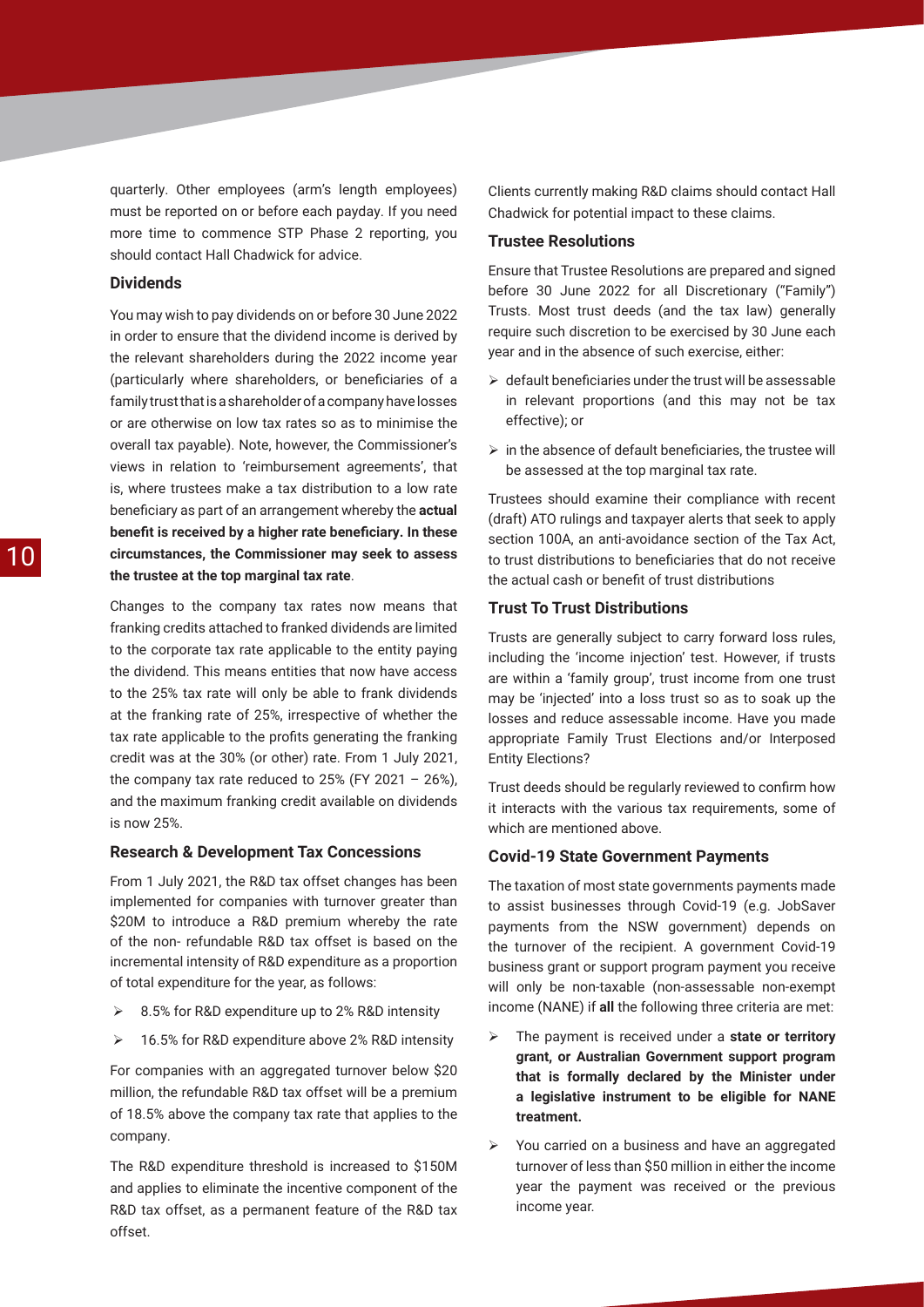¾ The payment was received in the 2020–21 or 2021– 22 financial year for eligible state or territory grants or the 2021–22 financial year for eligible Australian Government programs.

Payments your business received under an eligible state or territory grant or Australian Government support program are **taxable** if you:

- $\triangleright$  carried on a business, and
- $\triangleright$  did not have an aggregated turnover of less than \$50 million in either the income year the payment was received or the previous income year.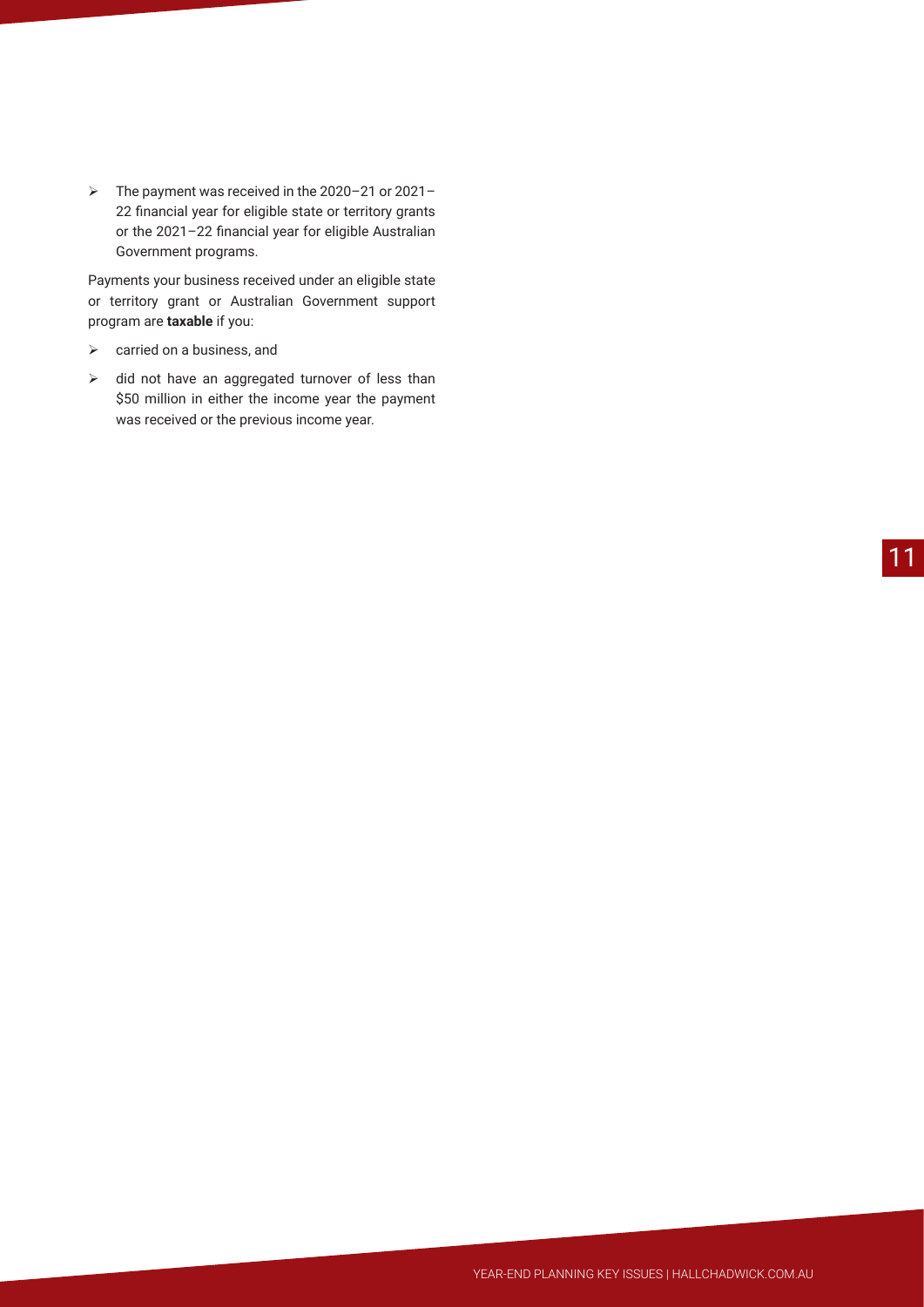### **SUPERANNUATION FUNDS**

#### **Super contribution caps for 2022 financial year:**

| Concessional (deductible) | \$27,500                                                                        |
|---------------------------|---------------------------------------------------------------------------------|
| Non-concessional          | \$110,000 only applies if super balance is <\$1.7M, and bring forward rules can |
| (non-deductible)          | apply if under 67 and if super balance is <\$1.48M as at 30 June 2021           |

For concessional contributions, a superfund must receive the contribution by 30 June 2022 for it to be deductible to the payee.

If you are 55 years of age or over, you can commence a transition to retirement (TTR) pension. Transition to retirement means you are able to contribute to your fund and withdraw a maximum pension amount of 10% of your member balance at the beginning of the income year (or when you commence the pension). Earnings to support a TTR pension are taxable.

If you have started a pension, you need to make sure you meet the minimum annual pension requirement. Minimum pension payment is 2% of the balance at the start of the income year for individuals under 65 years of age, 2.5% if aged from 65-74, 3% if aged from 75-79 and 3.5% if aged 80-84. Higher rates are applicable for those aged 85 or over. These minimum pension payments must be made before 30 June 2022.

#### **Division 293**

If you have adjusted taxable income over \$250,000, you will need to pay additional tax of 15% on your concessional superannuation contributions.

Adjusted taxable income is ordinary taxable income plus reportable fringe benefits, total net investment losses (which is added back) and reportable super contributions.

| <b>Other Superannuation Changes</b>      |                                                                               |                                                                                                                                                                                                                                                                                                                                                                                                          |
|------------------------------------------|-------------------------------------------------------------------------------|----------------------------------------------------------------------------------------------------------------------------------------------------------------------------------------------------------------------------------------------------------------------------------------------------------------------------------------------------------------------------------------------------------|
| Unused<br>Concessional<br>Contributions  | Additional catch up<br>concessional contributions<br>allowed from 1 July 2018 | From 1 July 2018, where an individual has not fully used up<br>$\bullet$<br>their concessional contribution caps (FY2022 of \$27,500<br>and \$25,000 in prior years), they will be able to increase<br>their concessional contribution in a year up to their<br>cumulative available unused cap.<br>Only available to individuals with a super balance of<br><\$500,000 at the start of the income year. |
| <b>First Home Saver</b><br>Scheme (FHSS) | Fourth year to access<br>benefits                                             | If you have made eligible contributions under the new FHSS<br>Scheme, you will be able to apply to have these released to<br>purchase a home.<br>Access to voluntary contributions made under the FHSS<br>Scheme increases to \$50,000 from 1 July 2022.                                                                                                                                                 |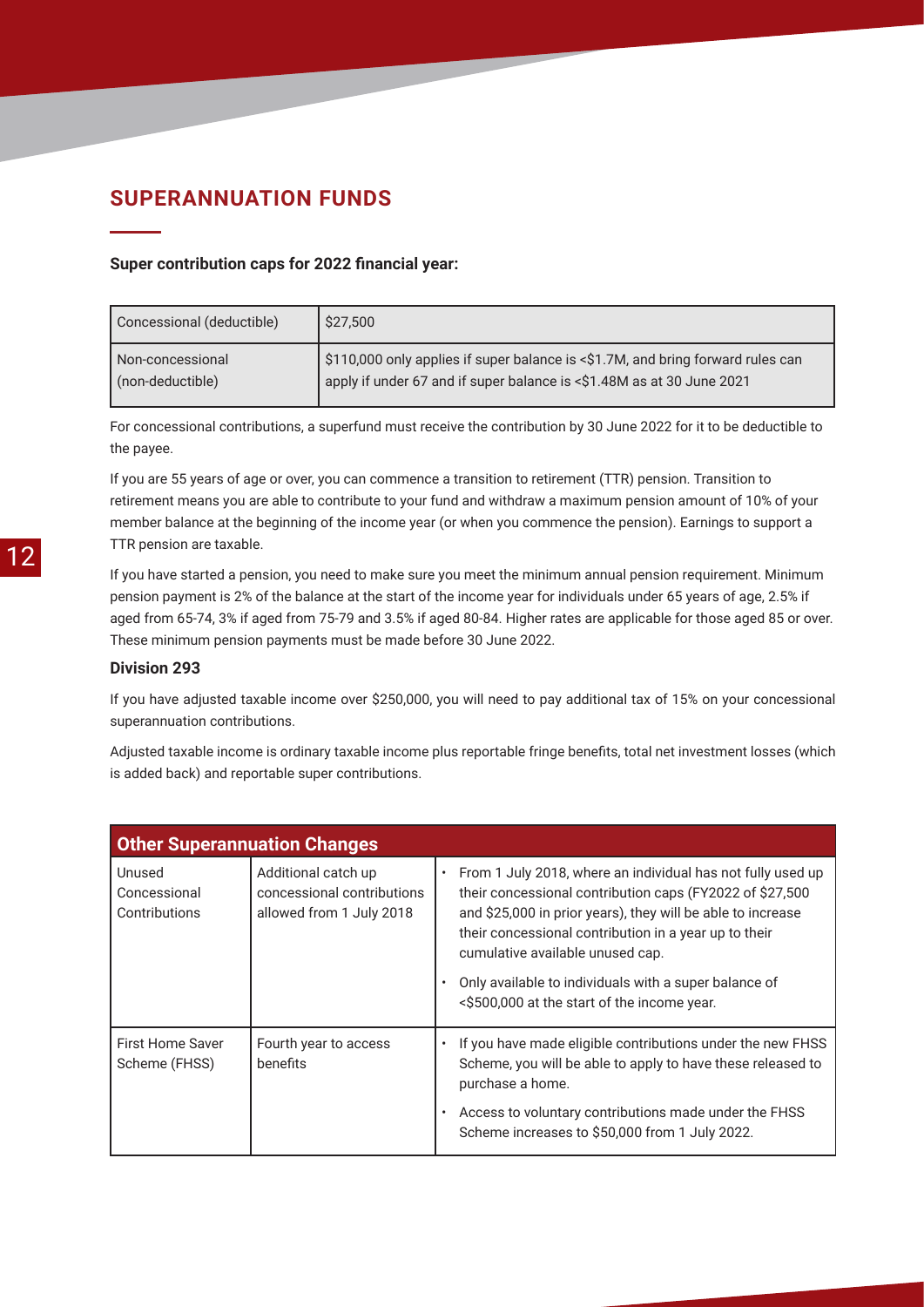| <b>Other Superannuation Changes</b>                            |                                                                                                   |                                                                                                                                                                                                                                                                                                                                                                                                    |
|----------------------------------------------------------------|---------------------------------------------------------------------------------------------------|----------------------------------------------------------------------------------------------------------------------------------------------------------------------------------------------------------------------------------------------------------------------------------------------------------------------------------------------------------------------------------------------------|
| Downsizer<br>Contribution<br>Scheme                            | Additional contributions of<br>\$300,000 per person for<br>retirees selling their home            | The contract must be signed after 1 July 2018.<br>A number of other eligibility requirements must also<br>be met so please check specifically before making any<br>contributions.<br>Prior to 1 July 2022, the eligible age was 65 years old or<br>older. From 1 July 2022, the eligible age is 60 years old or<br>older.                                                                          |
| <b>Transfer Balance</b><br>Cap                                 | This is a relatively new<br>concept that needs to be<br>reported to the ATO on a<br>regular basis | Changes in member balances between accumulation and<br>$\bullet$<br>pension (or vice versa) need to be reported to the ATO<br>within 28 days of the end of the quarter.<br>If super balance is less than \$1 million you only have to<br>$\bullet$<br>report annually.<br>Penalties may be applied for late or incorrect reporting so                                                              |
| <b>Limited Recourse</b><br>Borrowing<br>Arrangement<br>(LRBA)) | Borrowing in an SMSF will<br>be counted to the member<br>balance                                  | compliance is required.<br>If your SMSF has a Limited Recourse Borrowing<br>Arrangement as well as both pension and accumulation<br>benefits, extra care needs to be taken in relation to your<br>record keeping.<br>• From 1 July 2018, the LRBA is counted as part of a<br>member's total super balance where the LRBA is from an<br>associate, or the member is older than 65 years old (or has |
| Increase age limit<br>for making voluntary<br>contributions    | Acceptance of<br>superannuation is allowed<br>for 65 to 66 years old                              | otherwise met a condition of release).<br>From 1 July 2020, the age limit enabled 65 to 66 years olds<br>to make voluntary contributions.<br>From 1 July 2022, the age limit enables 67 to 75 year olds<br>$\bullet$<br>to make voluntary contributions.                                                                                                                                           |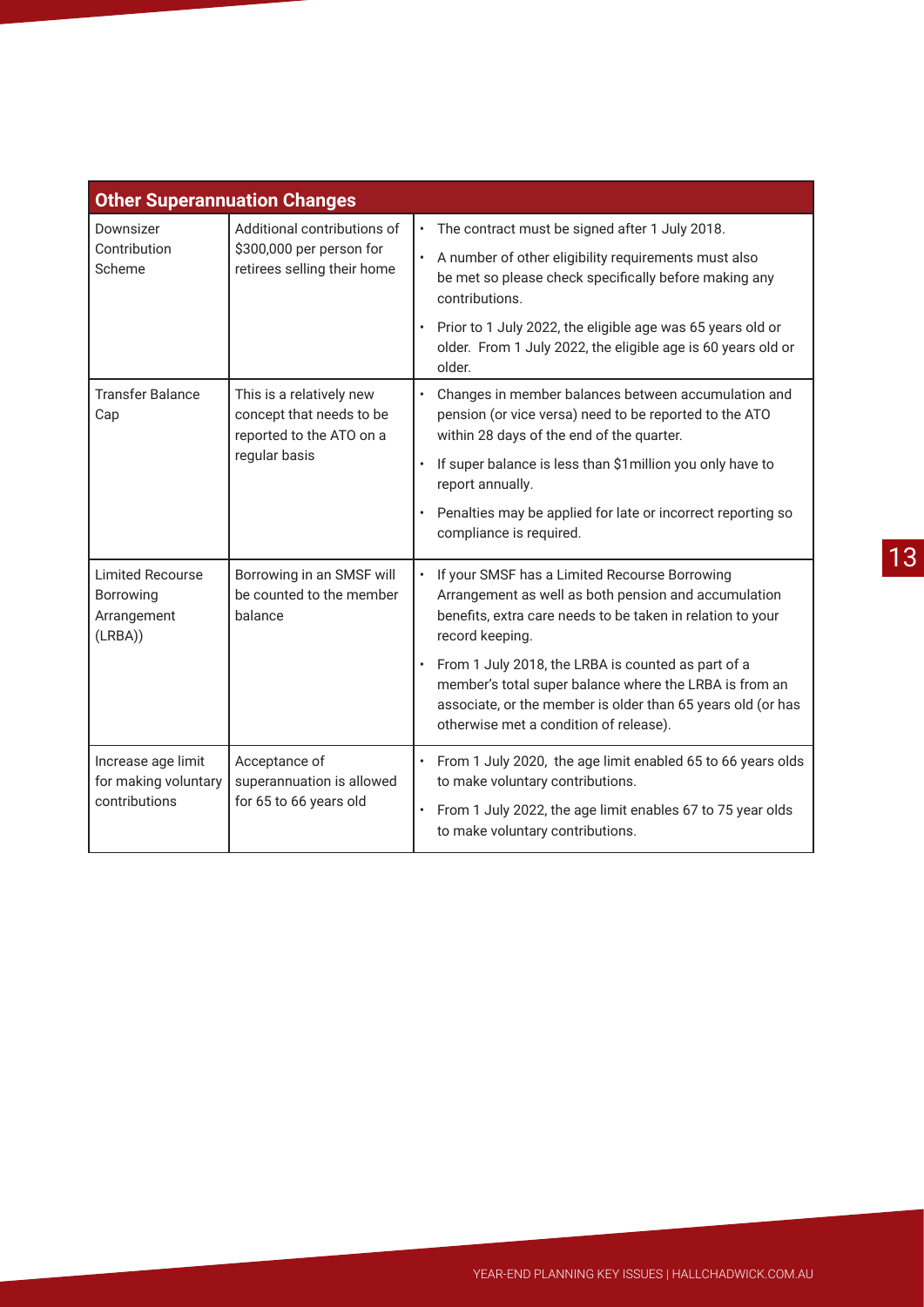### **SMALL BUSINESS CGT CONCESSIONS**

If you make a personal super contribution using the capital proceeds received from the sale of certain small business assets, you could consider whether to apply the small business capital gains tax cap election. For the 2022 income year, the lifetime CGT cap is \$1,615,000 (FY 23 is \$1,650,000). These contributions are excluded from being counted towards the non-concessional contributions cap.

Note however, changes have been legislated to access the small business CGT concessions when the capital gain is from the sale of shares in a company or interest in a trust. Please discuss this with your Hall Chadwick advisor.

### **MEDIUM BUSINESS ENTITIES – AGGREGATE TUNOVER < \$50M**

From 1 July 2021, the small business threshold increased from \$10M to \$50M in aggregated turnover for the following concessions:

- $\triangleright$  Simplified accounting methods for GST
- $\triangleright$  Prepaid expenditure deduction
- $\triangleright$  ATO amendment period has been shortened from 4 years to 2 years
- $\triangleright$  Simplified trading stock rules
- ¾ PAYG instalments based on GDP-adjusted notional tax

Please discuss with your Hall Chadwick advisor if you wish to access these concessions.

In conjunction with your year-end planning, it is also important to consider where you and/or your business are and where you would like to be going forward.

Whether you are:

- $\triangleright$  planning to expand your business interstate or internationally;
- $\triangleright$  planning to purchase an investment property, a share portfolio;
- $\triangleright$  planning for your retirement (whether it be establishing an SMSF, structuring property

investments/ developments in an SMSF);

- $\triangleright$  reviewing the adequacy of your current insurance coverage (income protection, life insurance, TPD);
- $\triangleright$  thinking about business succession; and thinking about estate planning.

Given the complexity of some of the issues mentioned above and some other issues which may apply to your business, it is important that you obtain expert tax advice in relation to your particular circumstances.

If you would like to make an appointment for further discussion, please feel free to contact your Hall Chadwick adviser.